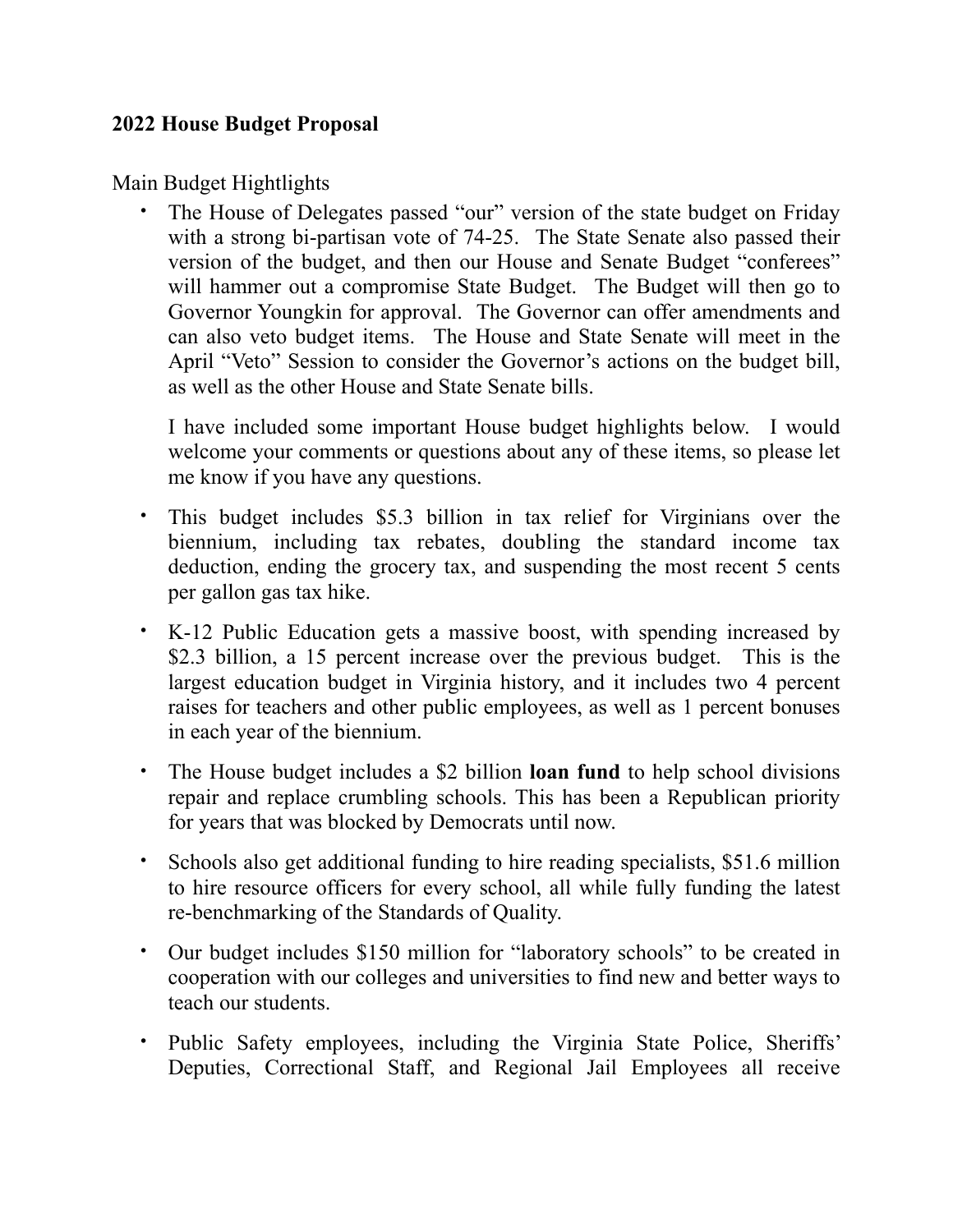significant salary adjustments to help departments recruit and retain employees.

- Local governments are held harmless not only for the end of the grocery tax, but also for changes in enrollment in schools due to COVID.
- The House budget also looks to the future, raising the Rainy-Day fund to its highest level ever, and it makes a \$500 million payment to the Virginia Retirement System to bring the system ever closer to self-sufficiency.
- This is a forward-looking budget that meets the needs of families, schools, public safety, and higher education while providing significant tax relief.
- The House budget will head to the floor this week. We will consider floor amendments and vote on specific items before taking a final vote on the budget later this week. After the House and Senate pass their proposals, we will negotiate the final

# **Key Budget Highlights**

- This budget provides \$5.3 billion in tax relief in the form of the grocery tax repeal, tax rebates, doubling the standard deduction, and other initiatives.
- The House budget is the single largest appropriation for K-12 in Virginia history, more than \$17 billion and an increase of more than \$2 billion over last budget.
- The introduced budget (HB30) includes \$49,725,000 in the first year, and \$49,725,000 in the second year of the budget for the expansion of Broadband through the Virginia Telecommunications Initiative (VATI).
- Public employees, especially public safety employees, will see significant raises in this budget.
- This budget continues our tradition of fighting for affordable college, allowing institutions to limit in-state undergraduate tuition increases to no more than 3 percent in FY23
- Adds \$101 million to improve care at our nursing homes for seniors, and \$251 million to boost Medicaid provider compensation.

# **Tax Relief for Hard-Working Families**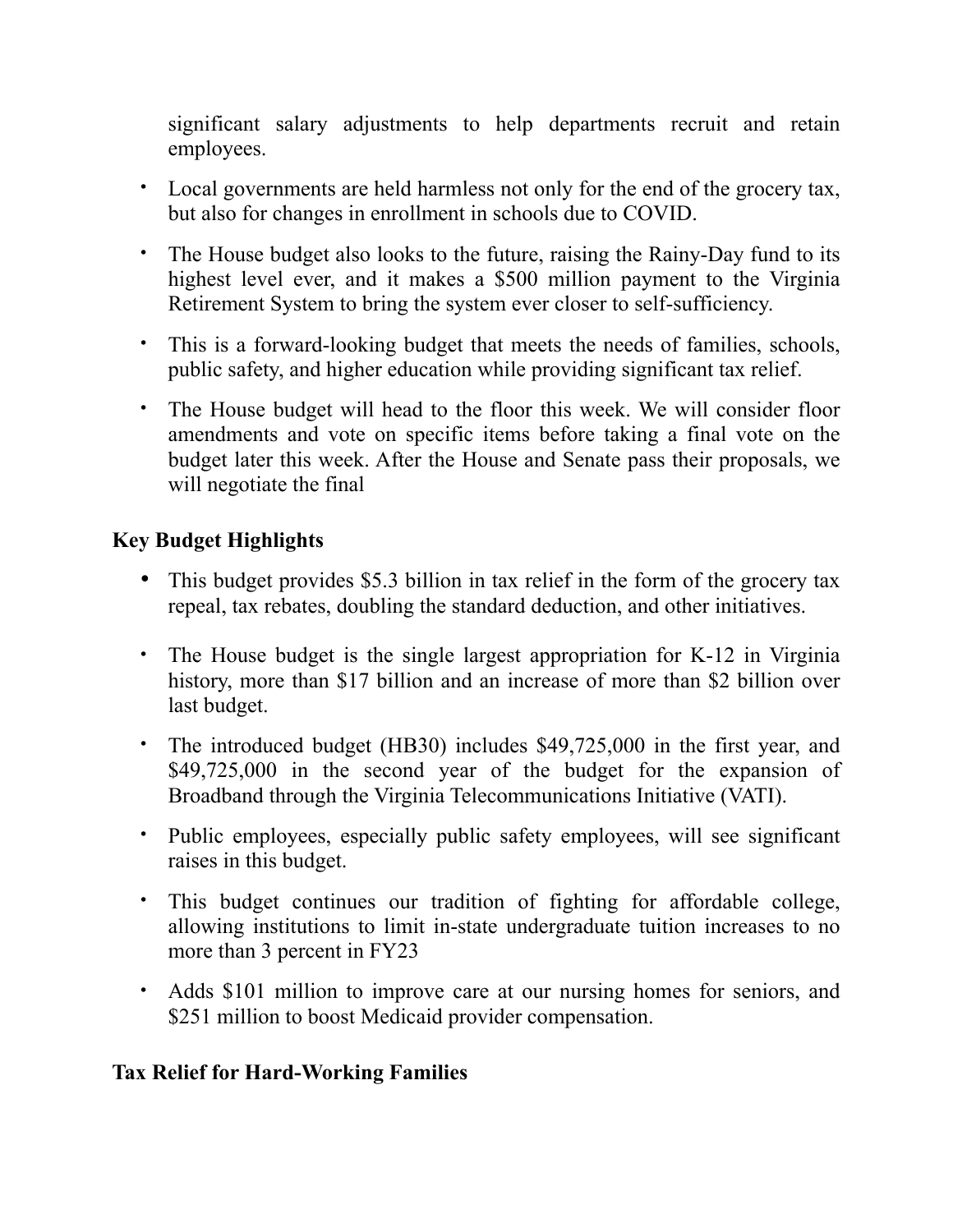- Our budget provides more than \$5 billion in tax relief for hard working Virginians, starting with rebate checks of \$300 for every filer and \$600 for joint filers.
- The House also doubles the standard deduction for our state income tax filers, putting more money back into paychecks, much needed relief at a time when inflation is higher than it has been in 40 years.
- This budget also repeals the grocery tax, saving families 2.5 percent every time they go to the grocery store. We also hold local governments harmless, replacing the grocery tax with a sustainable, growing revenue stream from the Commonwealth.
- In addition, the budget includes a suspension of the most recent 5 cents per gallon gas tax hike – while still increasing transportation funding by more than \$1 billion.
- The House budget excludes the first \$40,000 in veterans' pension income from taxation.
- Our budget also includes a new \$500 income tax deduction to reward educators for their hard work molding the next generation.

### **K-12 Public Education**

- The House budget makes the single largest K-12 investment in Virginia history at nearly \$17 billion over the biennium, an increase of more than \$2 billion over the last budget.
- This budget provides for two 4 percent raises, one in each fiscal year, plus two 1 percent bonuses to increase average teacher salaries closer to the national average.
- This budget also funds much needed positions in our schools, including reading specialists to help our students make up for learning lost to pandemic days and virtual education, \$170 million.
- Our budget sets aside funding to support \$2 billion in loans that will allow our hard-pressed school districts to begin the process of rebuilding crumbling schools and replacing those that cannot be effectively repaired.
- We also set aside \$150 million to develop laboratory schools with our colleges and universities that will develop new and better ways to educate students and give them the head start in life they need.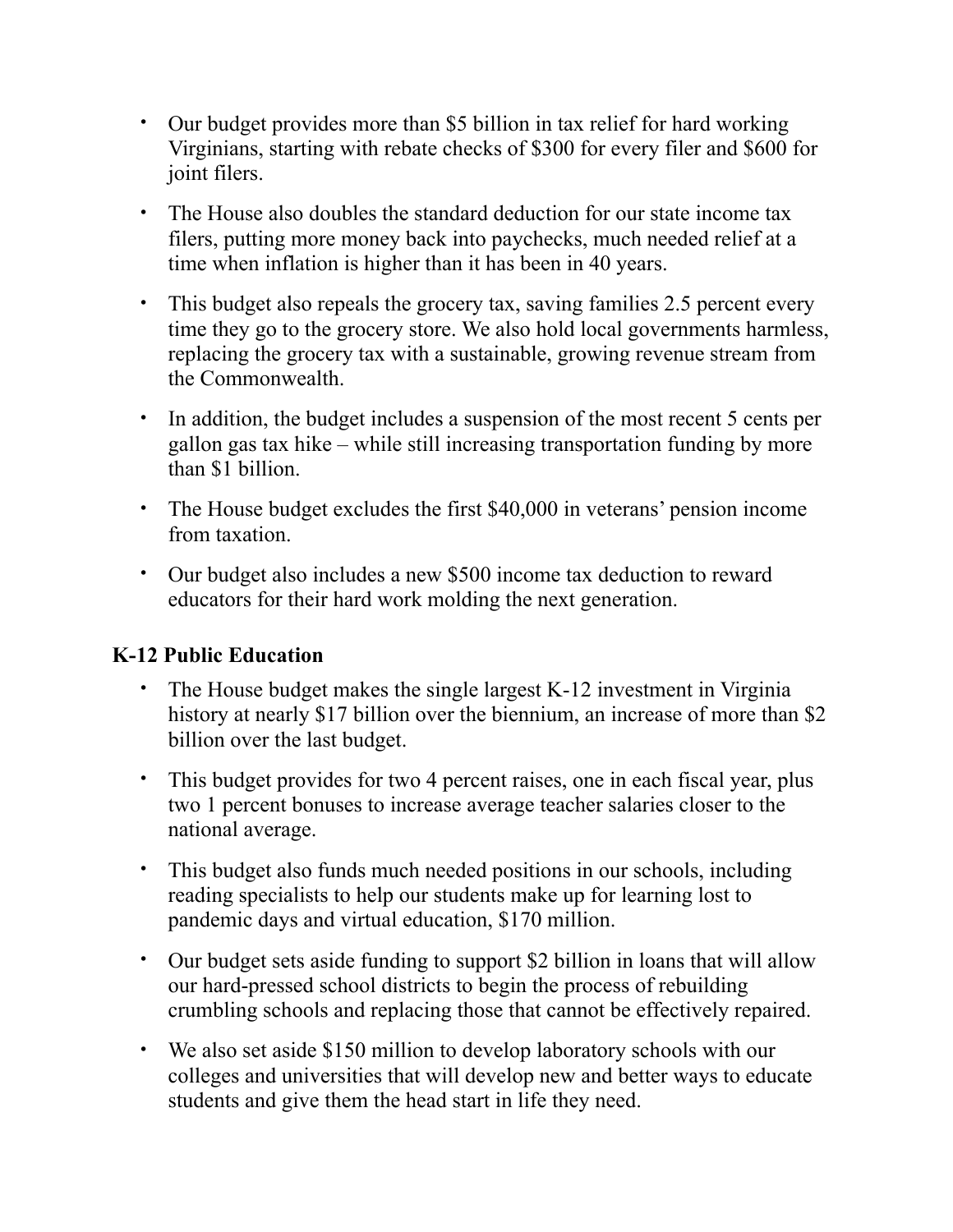- The House repeals the local grocery tax, but replaces it with a sustainable stream of funding from state coffers that will grow over time – holding local districts harmless while families get much needed tax relief.
- This budget also funds the Virginia Literacy Act and provides significant new support for turnaround schools.

# **Our Long History of Supporting K-12 Education**

- The House of Delegates has provided six teacher pay raises since 2013. Our budgets included teacher pay raises in 2013, 2014, 2016, 2017, 2018, and 2022.
- This budget contains the single largest K-12 budget in Virginia history at over \$17 billion over the biennium.
- The House led the effort to return money to schools with no strings attached, restoring the "Lottery Distribution" mechanism. Our budget once again returns 40% of lottery proceeds to local schools with complete flexibility.

### **Higher Education**

- This budget continues the House tradition of working to make higher education more affordable for Virginia students.
- This budget allocates \$240.3 million for increased access and affordability in our schools, and it allows higher ed institutions to limit tuition hikes to no more than 3 percent in FY 23
- The House budget includes \$6.0 million for increased advising capacity at the Virginia Community College Systems, helping our students find the right educational and career path for them.
- Our budget includes an additional \$61.8 million in financial aid for in-state undergraduates.
- In addition, the budget provides larger Tuition Assistance Grants, \$4,500 for the first year, and \$5,000 for the second year, a total of \$25.8 million.
- The House provides an additional \$92.7 million to increase research efforts in our colleges and universities, including an additional \$39.2 million for increased cancer research at VCU and UVA.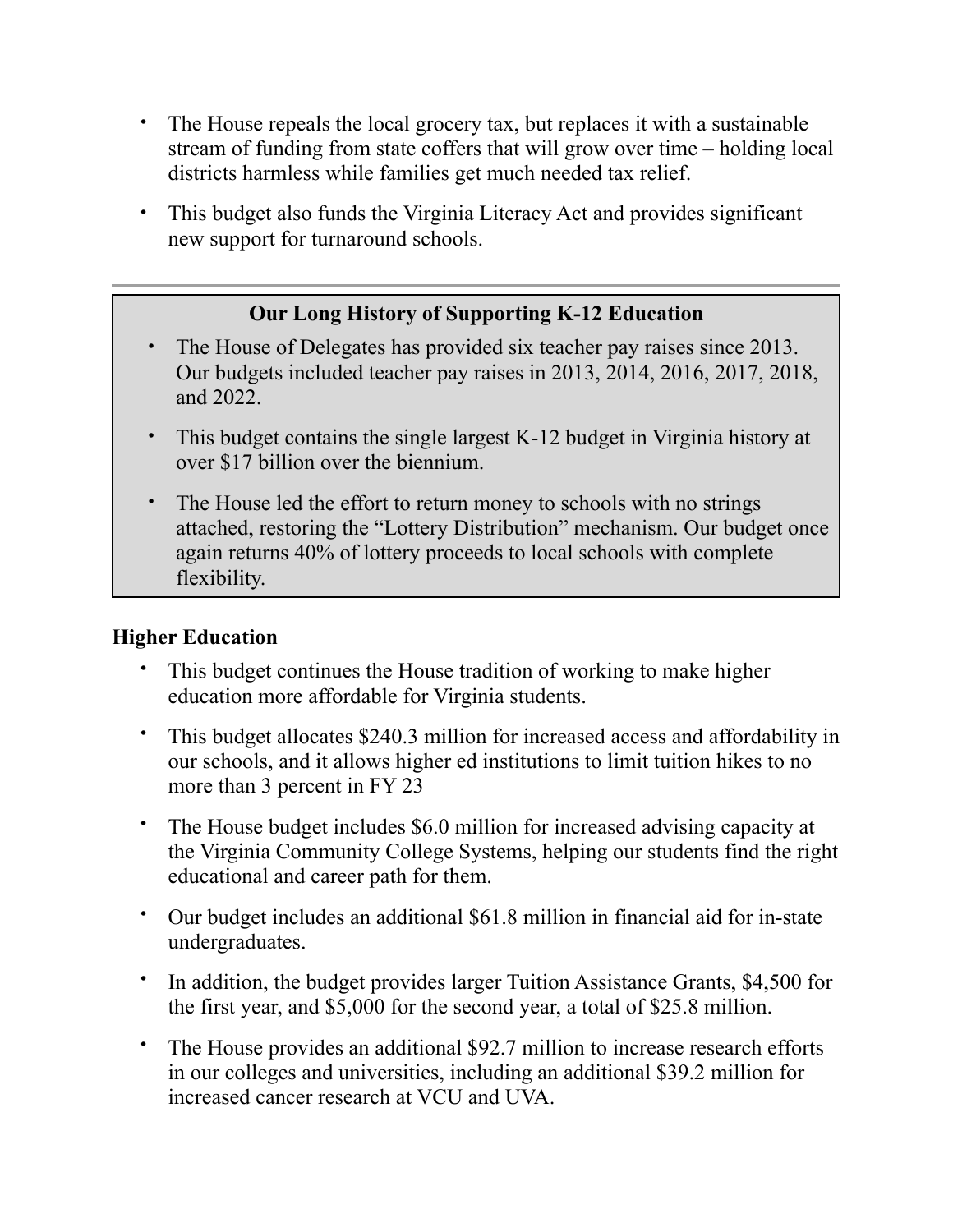- It also includes \$57.7 million in institution-specific initiatives to include \$11.5 million at UVA-Wise for rural economic development, \$15.6 million at VSU and \$9.7 million at NSU for initiatives designed to support student access and success
- Provides for continued support of online degree programs and benchmarks those awards to 50 percent of the regular award
- The House budget also provides for a supplemental TAG award equal to 50 percent of the full award for eligible students at Hampton and Virginia Union Universities.

### **Growing Our Economy**

- This budget puts \$180 million in Federal American Rescue Plan Act funds into the Unemployment Insurance Trust Fund, ensuring that Virginia businesses won't be hit with a tax hike to rebuild the fund following the surge in applications during COVID.
- Our budget ensures that no employer has a higher unemployment insurance tax burden higher than their 2021 rate until pandemic related claims are no longer a factor.
- The House budget provides an additional \$160.0 million in non-general fund revenue to support all remaining eligible Rebuild Virginia applications.
- The budget also provides \$3.0 million in General Fund resources for the Regional Innovation Fund managed by the Virginia Innovation Partnership Authority.
- The budget directs \$11.4 million from the Regional Greenhouse Gas Initiative proceeds to provide flood relief to the residents of Hurley, stepping in to help our neighbors in need while the Federal Government has not.

### **Hardworking State Employees**

- The House budget gives two across-the-board raises to state employees, 4 percent each fiscal year of the biennium, along with two 1 percent bonuses each fiscal year. This extends to teachers as well.
- Our plan also includes \$500 million in additional payments to the Virginia Retirement System, bringing the fund ever closer to being able to meet 100 percent of its future obligations to our retirees.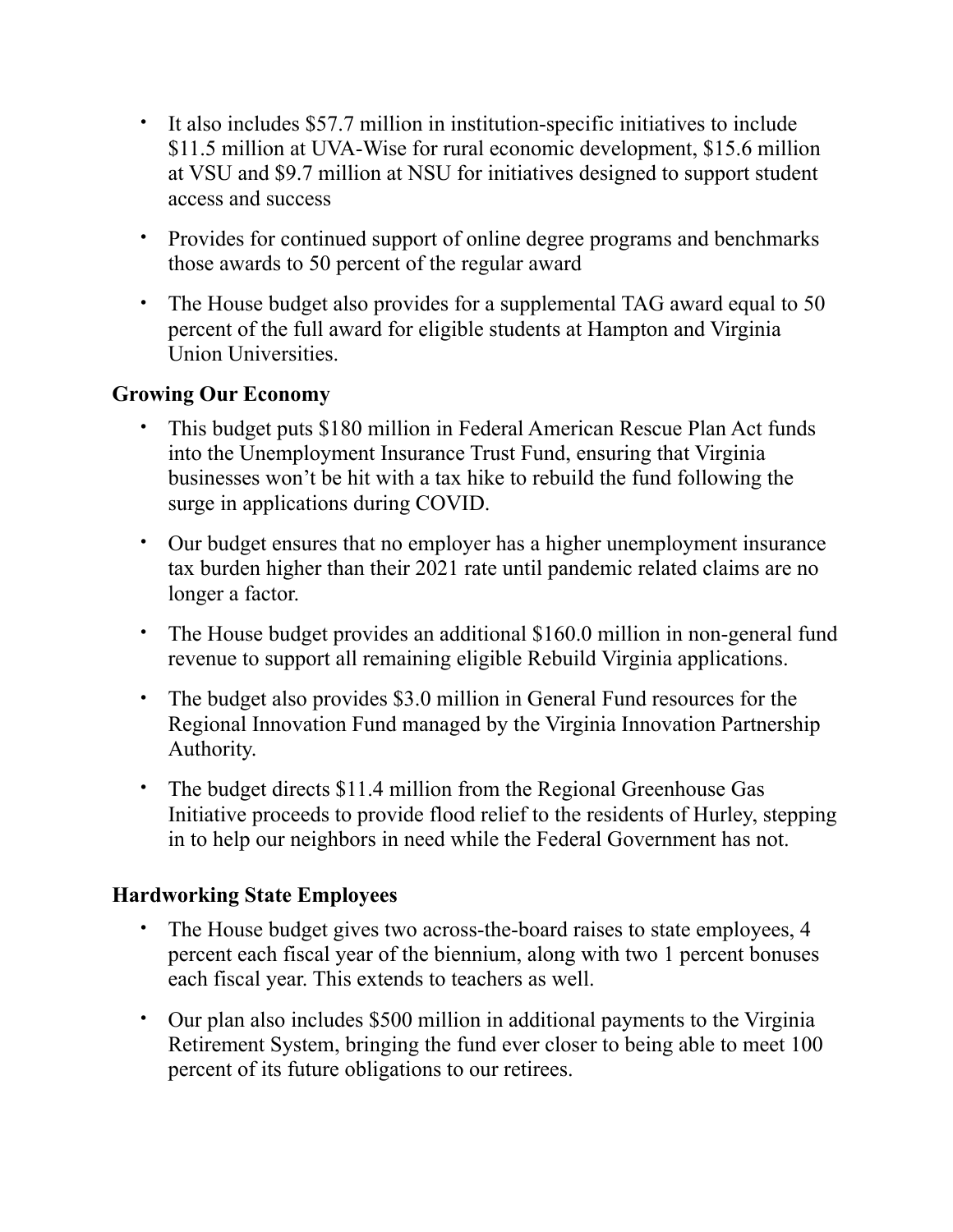### **Public Safety**

- Our budget invests in the brave men and women of law enforcement, continuing our commitment to keeping our communities safe.
- This budget provides targeted salary improvements for the Virginia State Police, bringing starting pay up to \$51,500 per year. The budget also provides adjustments to reward longevity on the force and minimize compression.
- Pay for our Correctional Officers, Sheriffs' Deputies, and regional jail officers will rise up to \$42,000 per year for those starting out, with additional raises for those who have been working longer to avoid salary compression.
- This budget also funds \$5 million over two years for Operation Ceasefire, a grant fund program that will help address gun violence in our cities without infringing on Second Amendment rights.

#### **Agriculture & the Environment**

- This budget includes a \$313 million General Fund first-year deposit in the Water Quality Improvement Fund, providing much needed resources to aid our commitment to restoring the Chesapeake Bay.
- The House fully funds the needs assessment agricultural best management practices for the 2022-24 biennium, including \$164.7 million for projects inside the Bay watershed, and \$70.6 million for projects outside.
- The budget also provides an additional \$21.2 million for technical assistance into our soil and water conservation districts.
- Our budget provides an additional \$62.5 million in non-General Fund revenues from the American Rescue Plan Act for grants to the Cities of Lynchburg and Richmond for their combined sewer overflow control projects.
- Other water quality improvement projects funded include:
	- o \$27.0 million to the City of Fredericksburg
	- o \$17.0 million to the Town of Quantico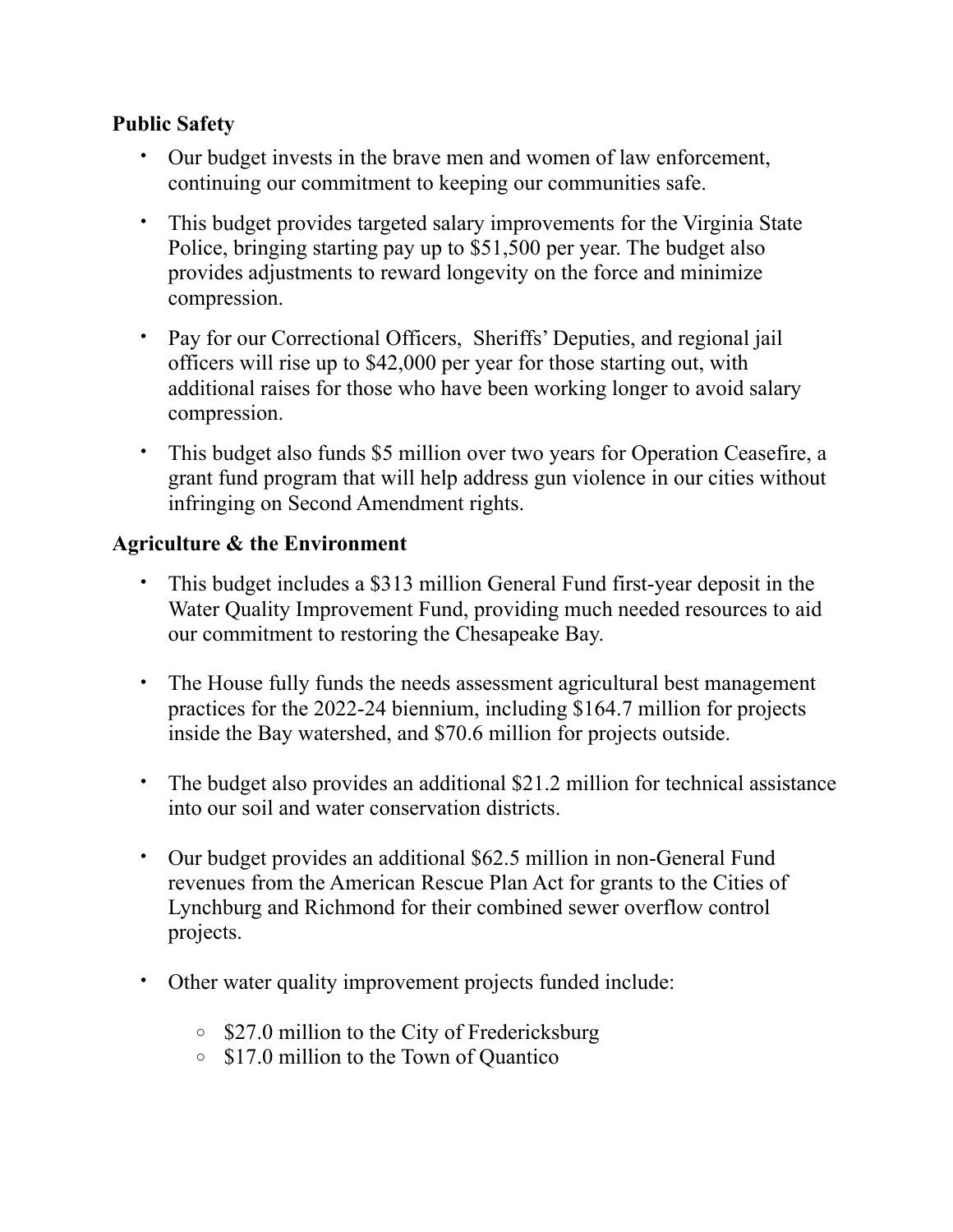- o \$16.0 million to the King George County Service Authority
- o \$4.5 million to the Town of Accomac
- o \$3.5 million to the Town of Exmore
- o \$2.4 million to the Town of Wachapreague
- o \$1.5 million to the Town of Parksley

# **Cybersecurity**

- Our budget adds nearly \$150 million in funding for new cybersecurity initiatives, including:
	- o \$48.0 million for new staffing and operational support at VITA.
	- o \$48.5 million in targeted state agency initiatives.
	- o \$26.3 million for a new State and Local Cybersecurity Program
	- o \$4.9 million general fund as state match to \$21.4 million in federal grants, with 80 percent of funding to go to local governments
	- o \$20.0 million general fund in Central Accounts for the Secretary of Administration to oversee statewide cybersecurity initiatives.
	- o \$3.8 million for the General Assembly to strengthen oversight of Virginia's cybersecurity infrastructure.

### **Transportation**

• This budget makes major new commitments to transportation, increasing VDOT's funding by \$741.2 million in the first year and \$1.0 billion in the